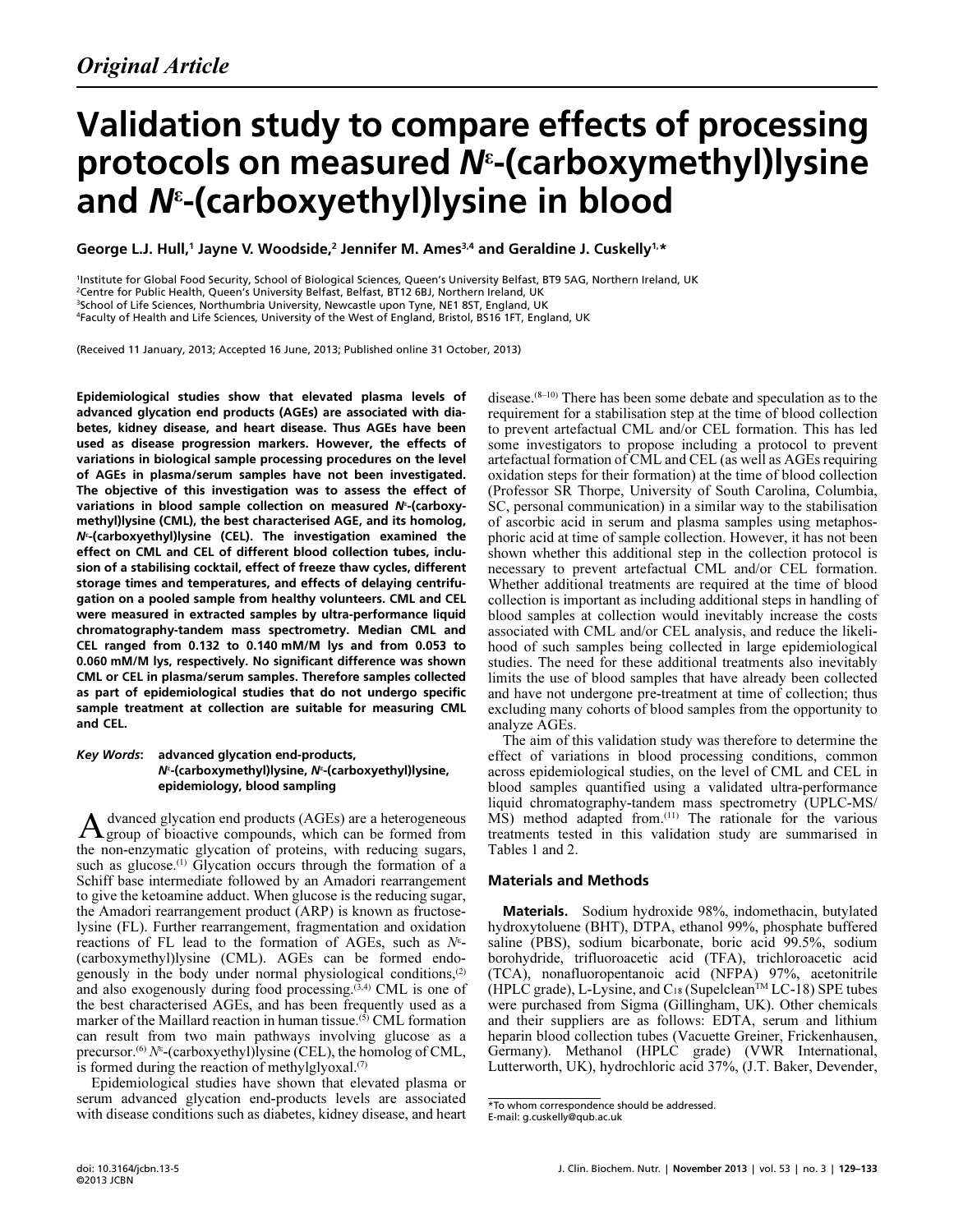#### Table 1. Experimental design

|                                                  |                   | Exp 1 | Exp 2 | Exp 3        | Exp 4 | Exp 5.1    | Exp 5.2 | Exp 5.3 |
|--------------------------------------------------|-------------------|-------|-------|--------------|-------|------------|---------|---------|
| Collection tube                                  | Serum             |       |       |              |       |            |         |         |
|                                                  | <b>EDTA</b>       |       | X     | $\mathsf{x}$ | X     | X          | X       | X       |
|                                                  | Lithium heparin   |       |       |              |       |            |         |         |
| Stabilisation cocktail included                  | <b>Yes</b>        |       | X     |              |       | V          | X       | X       |
|                                                  | No                |       |       | X            | X     | $\sqrt{ }$ |         |         |
| Time stabilisation cocktail prepared             | Fresh             |       |       |              |       |            |         |         |
|                                                  | 1 day in advance  |       |       |              |       |            |         |         |
|                                                  | 1 week in advance |       |       |              |       |            |         |         |
| Time until stabilisation                         | Immediate         |       |       |              |       |            |         |         |
|                                                  | Delayed           |       |       |              |       |            |         |         |
| Temperature samples maintained during processing | Room temp         |       |       |              |       |            |         |         |
|                                                  | Refrigerated      |       |       |              |       |            |         |         |
| Time until centrifugation                        | Immediately       |       |       |              |       |            | x       |         |
|                                                  | Delayed           |       |       |              |       |            |         |         |
| Combined stabilisation and centrifugation        | Immediately       |       |       |              |       |            |         |         |
|                                                  | Delayed           |       |       |              |       |            |         |         |
| Frozen storage temperature after processing      | $-20^{\circ}$ C   |       |       |              |       |            |         |         |
|                                                  | $-80^{\circ}$ C   |       |       |              |       |            |         |         |
| Freeze-thaw cycles                               | 0                 |       |       |              |       |            |         |         |
|                                                  |                   |       |       |              |       |            |         |         |
|                                                  |                   |       |       |              |       |            |         |         |
| Delay until UPLC-MS/MS analysis                  | Immediately       |       |       |              |       |            |         |         |
|                                                  | Delayed           |       |       |              |       |            |         |         |

√, conditions varied in experiment; X, conditions fixed in experiment; EDTA, ethylenediamine tetraacetic acid; UPLC-MS/MS, ultra-performance liquid chromatography-tandem mass spectrometry.

The Netherlands), chloroform (Bios Europe, Skelmersdale, UK), CML,  $d_2$ -CML, CEL, and  $d_4$ -CEL (NeoPMS, Strasbourg, France), d4-Lysine Cambridge Isotopes (Andover, MA).

Subjects. The study was conducted according to the guidelines laid down in the declaration of Helsinki and all procedures involving human subjects were approved by School of Medicine Dentistry & Biomedical Sciences Research Ethics Committee in Queen's University Belfast. Each participant signed before donating blood to indicate informed consent. Blood samples  $(\sim 40 \text{ ml})$  were collected from healthy volunteers ( $n = 10$ ) who had been fasting for 12 h.

Pooling of blood samples. The serum supernatants were collected and combined to create a pooled sample  $(n = 10)$  for subsequent treatments as described below. A similar method was employed for pooling plasma.

 made for serum and plasma where applicable. Preparation of stability cocktail. Indomethacin (20 mM; prepared in 5% NaHCO3), was diluted to 0.2 mM indomethacin by addition of PBS (1×). BHT (5 mM) was prepared in ethanol. DTPA (10 mM, pH 7.4) was prepared in PBS  $(1\times)$ , and then the pH was adjusted firstly with 6N NaOH for coarse adjustment and then with 1N NaOH for fine adjustment. The stabilisation cocktail was comprised of the following per 1 ml of blood:  $75 \mu l$  of indomethacin, 4 µl of BHT and 10 µl of DTPA. It was added to the collection tubes before blood collection. Similar additions were

 otherwise stated, the stability cocktail was prepared on the day of Stabilization cocktail treatment. Samples treated with stabilisation cocktail were kept at  $4^{\circ}$ C for  $30 \text{ min}$  and then centrifuged  $(2400 \times g)$  for 20 min at 4°C. Unless otherwise stated, untreated EDTA and lithium heparin samples were centrifuged immediately after blood collection. Untreated serum samples were allowed to clot before centrifugation. In all experiments, unless experiment and stored at 4°C.

**Experimental design.** The series of 5 experiments are described briefly below and summarised in Table 1. Unless otherwise stated in an experimental manipulation, samples were stored at −80°C following treatment and measurement of CML and CEL were conducted immediately after blood collection. Samples were prepared in triplicate in all experiments.

Experiment 1: To test the combined effects of blood collection tube type and inclusion of stabilization cocktail. Blood was collected in 3 different blood tube types (EDTA, serum and lithium heparin) either with or without stabilisation cocktail (6 treatments in total). Corresponding serum and plasma sample aliquots were collected, extracted, and analyzed for CML and CEL immediately.

Experiment 2: To test the effect of using fresh vs pre-prepared stabilisation cocktail. Experiment 1 showed that there was no difference between blood collection tube type, so all subsequent experiments were conducted on EDTA tubes only. The stability cocktail was prepared on the day, the day before, and 1 week before blood collection, and stored in the cold room at 4°C prior to the addition in the appropriate collection tubes. Stabilisation cocktail (that had been (i) prepared fresh or (ii) prepared 24 h in advance or (iii) prepared 7 days, in advance) was added to EDTA blood collection tubes. Samples were then kept at 4°C for 30 min, and centrifuged (2400  $\times$  g) for 20 min at 4 $\degree$ C.

Experiment 3: To test the effect of multiple freeze-thaw cycles. Blood samples were collected in EDTA collection tubes and then centrifuged (2400  $\times$  g) for 20 min at 4<sup>o</sup>C. From the pooled sample  $3 \times 1$  ml aliquots were transferred to different tubes. One sample was analyzed immediately for AGE levels, and the remaining 2 treatment samples were put through the freeze thaw cycle (−80°C) either 1 or 2 times, before CML and CEL analyzes.

 $(2400 \times g)$  for 20 min at 4°C. The samples were then stored at Experiment 4: To test the effect of frozen storage temperatures and immediate vs delayed measurement of AGE. Blood samples were collected in EDTA collection tubes and then centrifuged either  $-20^{\circ}$ C or  $-80^{\circ}$ C for varying storage periods (1, 2, 4 and >6 months).

Experiment 5: To test the effects of immediate vs delayed centrifugation and/or addition of stabilising cocktail solution.

Experiment 5.1: Effect of immediate vs delayed centrifugation. Blood samples were collected in EDTA tubes (with or without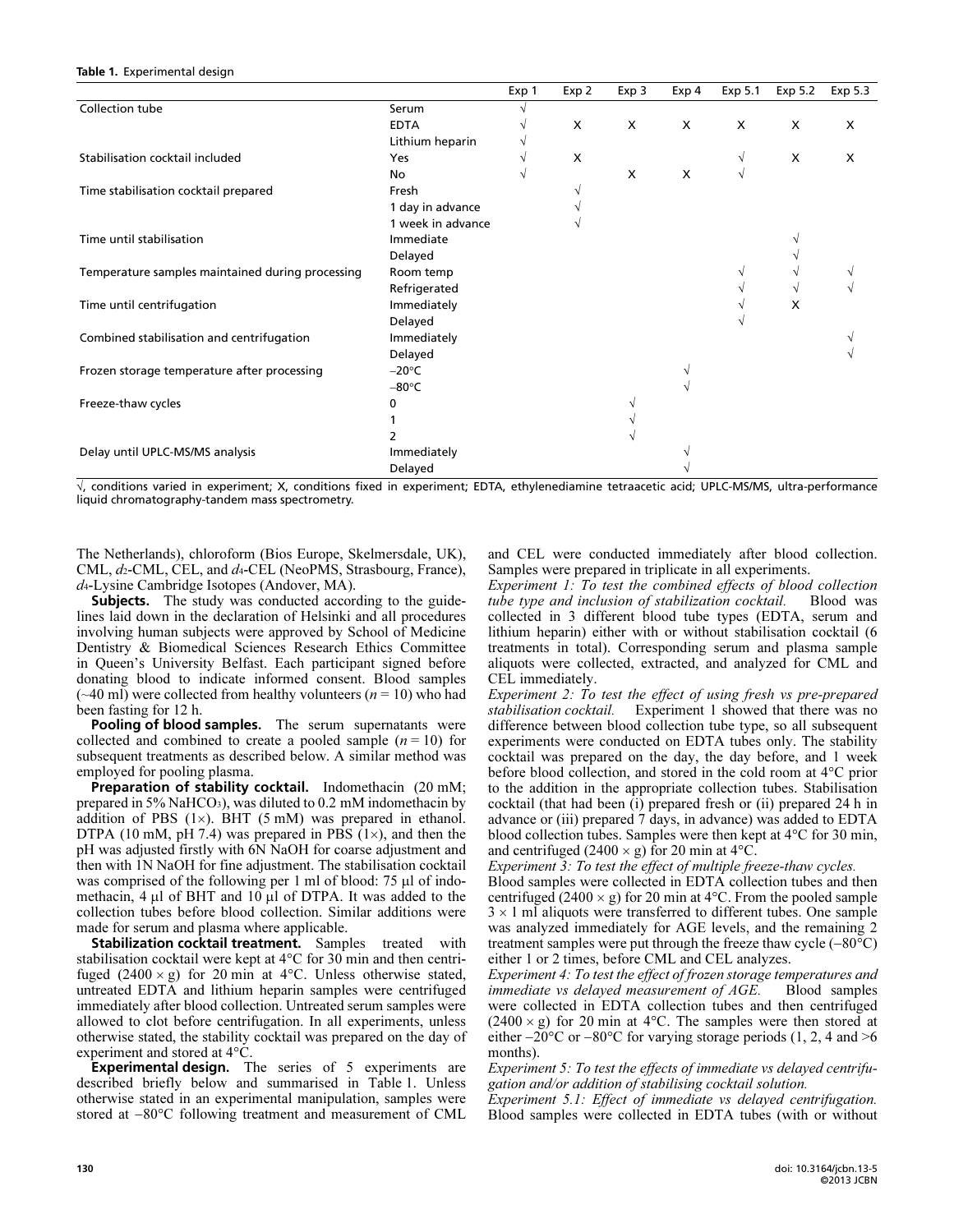stabilisation cocktail) and stored at either 4°C or 21°C for varying periods of time (0, 1, 2, 4, 8 and 24 h). Samples were removed from storage at the corresponding time, kept at 4°C for 30 min (stabilisation cocktail-treated samples only) and all samples were then centrifuged (2400  $\times$  g) for 20 min at 4 $\rm{°C}$ .

Experiment 5.2: To test the effect of delay in stabilisation. Blood samples were collected in EDTA tubes and kept at 4°C for 30 min followed by centrifugation (2400  $\times$  g) for 20 min at 4 °C. Samples were then stored at either 4°C or 21°C for varying periods of storage time  $(0, 1, 2, 4, 8, 4)$  and  $(24 h)$ , following which stability cocktail was added to samples at the corresponding delay time.

 of time (0, 1, 2, 4, 8 and 24 h). Samples were removed from Experiment 5.3: Effect of conducting immediate vs delaying both stabilisation and centrifugation. Blood samples were collected in EDTA tubes and stored at either 4°C or 21°C for varying periods storage at each time point and the stability cocktail was added. Samples were kept at 4°C for 30 min followed by centrifugation  $(2400 \times g)$  for 20 min at 4°C.

CML and CEL extraction. The samples were extracted based on the method previously reported.<sup>(11)</sup> Briefly, a 10  $\mu$ l portion of the supernatant was reduced overnight at 4°C in sodium borate buffer  $(0.5 M, pH 9.2, 400 \mu l)$  and  $\overline{2} M$  sodium borohydride in 0.1 M NaOH. Proteins were then precipitated by addition of 200 µl of 60% TCA and pelleted by centrifugation (2000  $\times$  g for 10 min). The supernatant was carefully removed by aspiration with a Pasteur pipette. The protein pellet was washed once by resuspension in 1 ml of 20% TCA and centrifuged  $(2000 \times g$  for 10 min). The internal standards (CML,  $d_2$ -CML, CEL, and  $d_4$ -CEL) were added and samples were hydrolyzed in 6 N HCl (1 ml) at 110°C for 24 h. The acid was removed under vacuum (Genevac evaporator (EZ-2), Genevac, Ipswich, UK), and the dried hydrolysates were reconstituted in 5 mM NFPA, and solid phase extracted using a C18 cartridge.

UPLC-MS/MS analysis. Lysine, CML, and CEL concentrations of hydrolysates were determined by a Waters Acquity Ultra Performance LC system coupled to a Waters Micromass Quattro Premier XE tandem quadruple mass spectrometer (Manchester, UK). Briefly, protein hydrolysates (0.25 µl plasma/serum, 5 µl injection) were injected onto a Waters BEH C18 UPLC column, 1.7  $\mu$ m, 2.1 mm × 50 mm, housed in a column oven at 50°C. The flow rate was 0.3 ml/min. Solvent A was aqueous nonafluoropentanoic acid (NFPA, 5 mM) and solvent B was acetonitrile. Gradient elution was employed starting at 10% solvent B which was maintained for 0.4 min, followed by a linear gradient from 10% to 80% solvent B in 3.8 min, with a hold at 80% solvent B for 1.5 min, and then returned to 10% solvent B for 2 min. The run time was 7.5 min. The analysis was performed using a Waters Acquity UPLC (Manchester, UK) coupled to a triple quadruple MS operating in multiple reaction monitoring (MRM) mode. The MS was operated in electrospray ionization (ESI) positive mode using MRM. Lysine, CML, and CEL were quantified with the use of isotopically labelled internal standards and by reference to an external standard calibration curve. Data were reported as median  $\pm$  interquartile range of triplicates.

Statistical analysis. Statistical analyzes were performed with SPSS 12.0 for Windows. Significance of differences between 2 and 3 groups was tested by the nonparametric Mann-Whitney U test and Kruskall Wallis tests, respectively, for independent samples. A two-tailed probability <0.05 was considered significant.

# Results

Samples were extracted in triplicate and inter-sample variability was  $\langle 7\%$ . The inter-day and intra-day variability of the UPLC system was calculated by analysing a pooled plasma sample  $(n = 10)$ , over five consecutive days (inter-day), and four times on the same day (intra-day). The coefficients of variation obtained for the reproducibility tests described above, were <10%. The LOD  $(0.01 \mu M/L)$  and LOQ  $(0.02 \mu M/L)$  were calculated at a signal-tonoise ratio of 3 and 10, respectively, for both CML and CEL.

Calibration curves, obtained by linear regression of a plot of the analyte/internal standard peak-area ratio versus analyte concentration, were linear over the range of concentrations tested with correlation coefficients >0.98. Selected results of experiments 1, 2, 3, 4, 5.1, 5.2 and 5.3 are shown in Tables 2, 3 and 4. There was no statistically significant effect of either blood tube type or inclusion of stabilisation cocktail on CML or CEL levels  $(p>0.48)$ in all cases; Table 2). When the cocktail was prepared in advance, there was similarly no effect on CML or CEL levels (data not shown). Varying frozen storage temperature (Table 3), delay after blood collection until AGE analysis (Table 3), and combined delay in both stabilisation and centrifugation (Table 4) all similarly had no effect on measured AGE levels. Repeat (up to 2) freeze-thaw cycles, delaying of centrifugation only, delayed addition of stabilisation cocktail only (data not shown) all similarly had no effect on measured AGE levels.

### **Discussion**

 use collection procedures which can vary by many factors The study was designed to mimic the commonly used procedures and storage conditions that occur in an epidemiological study. The results obtained showed no significant difference between any of the blood processing treatments or storage conditions investigated, on either the level of CML or CEL in plasma/ serum samples. The study showed that use of the stability cocktail had no effect on the level of CML and CEL, and thus is an unnecessary step in their analysis. The results from the current investigation demonstrate that the levels of CML and CEL in plasma/ serum samples are not significantly affected by the normal procedures and conditions employed in an epidemiological study, and thus are suitable for measurement in large scale epidemiological studies. Samples collected across different population studies including: (i) delays to centrifugation, (ii) blood collection tube, (iii) blood collection temperature pre-centrifugation, (iv) frozen storage temperature, (v) delay between collection and analysis and (vi) exposure to multiple freeze-thaw cycles. In the case of AGE analysis specifically, variations which may occur include:

Table 2. Effect of blood collection tube type and inclusion of stabilisation cocktail

|                 |                                  | CML (mM/M lys) |            |                                  | CEL (mM/M lys) |            |
|-----------------|----------------------------------|----------------|------------|----------------------------------|----------------|------------|
|                 | Stabilisation cocktail inclusion |                |            | Stabilisation cocktail inclusion |                |            |
|                 | Without                          | With           | $p1$ value | Without                          | With           | $p1$ value |
| <b>EDTA</b>     | 0.135(0.005)                     | 0.135(0.005)   |            | 0.056(0.003)                     | 0.060(0.002)   | 0.5        |
| Serum           | 0.140(0.004)                     | 0.137(0.005)   | 0.83       | 0.056(0.003)                     | 0.057(0.003)   | 0.51       |
| Lithium heparin | 0.139(0.004)                     | 0.136(0.005)   | 0.66       | 0.057(0.004)                     | 0.057(0.002)   | 0.49       |
| $p^2$ value     |                                  | 0.66           |            | 0.66                             | 0.66           |            |

Values are median (interquartile range).  $p<sup>1</sup>$  values indicate differences between columns (comparison of effect  $\pm$  stabilistion cocktail; Mann-Whitney U test).  $p^2$  values indicate differences between rows (comparison of blood collection tubes; Kruskall Wallis test). CML,  $N^2$ (carboxymethyl)lysine; CEL, N<sup>®</sup>-(carboxyethyl)lysine; EDTA, ethylenediamine tetraacetic acid.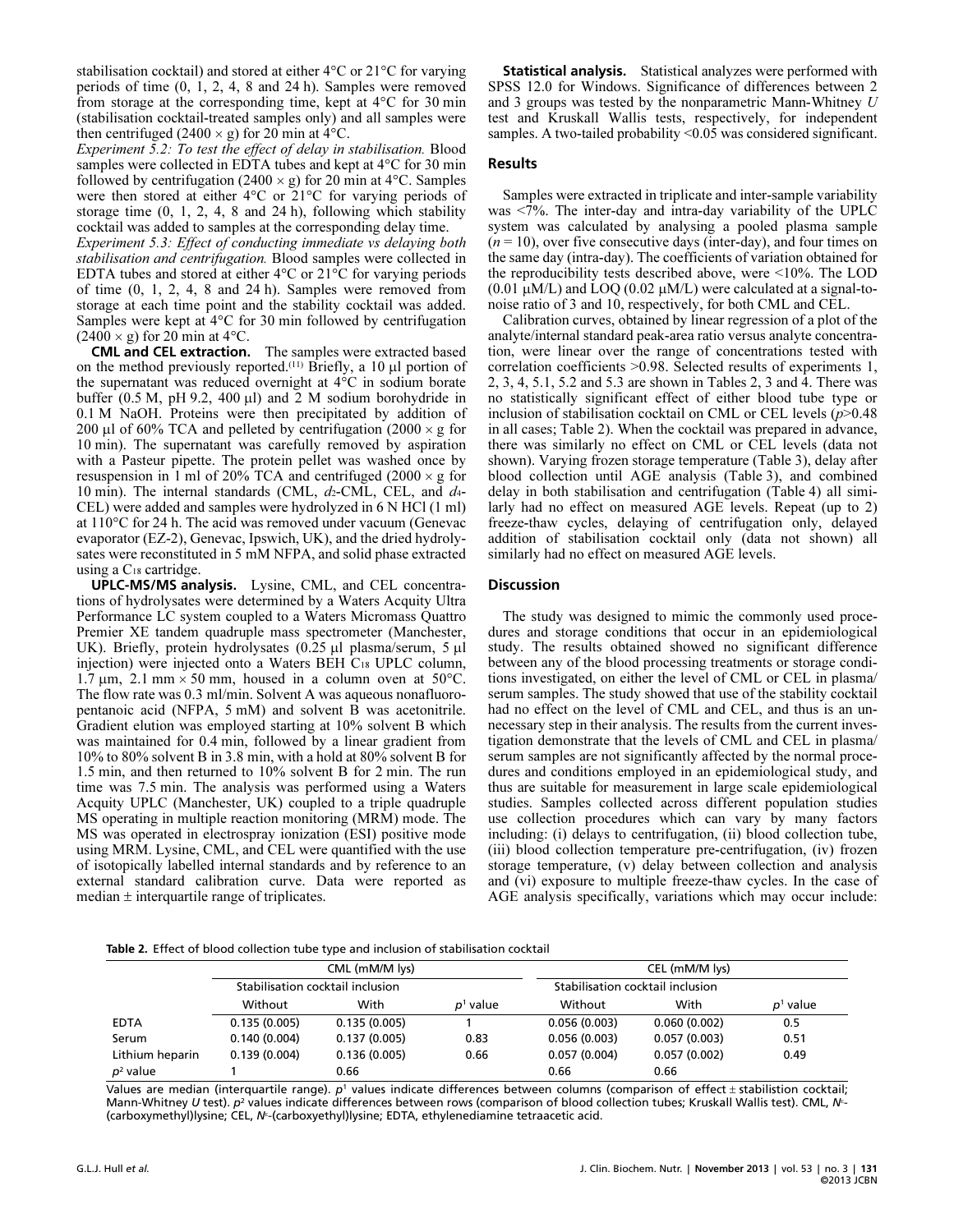Table 3. Effect of frozen storage temperature and delay until analysis (EDTA tubes)

|                                       | CML (mM/M lys)            |                           |            | CEL (mM/M lys)            |                           |            |  |
|---------------------------------------|---------------------------|---------------------------|------------|---------------------------|---------------------------|------------|--|
|                                       | Stored at $-20^{\circ}$ C | Stored at $-80^{\circ}$ C | $p1$ value | Stored at $-20^{\circ}$ C | Stored at $-80^{\circ}$ C | $p1$ value |  |
| Delay between collection and analysis |                           |                           |            |                           |                           |            |  |
| No delay                              | 0.135(0.007)              | 0.133(0.004)              | 1.0        | 0.054(0.004)              | 0.055(0.003)              | 0.6        |  |
| 1 month                               | 0.136(0.005)              | 0.137(0.005)              | 0.8        | 0.057(0.003)              | 0.056(0.004)              | 0.8        |  |
| 2 months                              | 0.135(0.006)              | 0.136(0.004)              | 1.0        | 0.054(0.003)              | 0.055(0.004)              | 0.5        |  |
| 4 months                              | 0.137(0.006)              | 0.137(0.004)              | 1.0        | 0.055(0.004)              | 0.057(0.003)              | 1.0        |  |
| >6 months                             | 0.133(0.005)              | 0.137(0.006)              | 0.4        | 0.057(0.003)              | 0.057(0.004)              | 1.0        |  |
| $p^2$ value                           | 0.7                       | 0.6                       |            | 0.5                       | 1.0                       |            |  |

Values are median (interquartile range). Room temperature and cold room experiments were conducted separately. p<sup>1</sup> values indicate differences between columns (comparison of effect  $\pm$  stabilistion cocktail; Mann-Whitney U test).  $p^2$  values indicate differences between rows (comparison of blood collection tubes; Kruskall Wallis test). EDTA, ethylenediamine tetraacetic acid; CML, N<sup>ε</sup> -(carboxymethyl)lysine; CEL, N<sup>ε</sup>-(carboxyethyl)lysine.

Table 4. Effect of immediate and delayed stabilisation and centrifugation (EDTA tube plus cocktail)

|             | CML (mM/M lys)                                 |                  |            | CEL (mM/M lys)            |                  |            |  |
|-------------|------------------------------------------------|------------------|------------|---------------------------|------------------|------------|--|
|             | $4^{\circ}$ C (Room temp)                      | 21°C (Cold room) | $p1$ value | $4^{\circ}$ C (Room temp) | 21°C (Cold room) | $p1$ value |  |
|             | Delay in both stabilisation and centrifugation |                  |            |                           |                  |            |  |
| No delay    | 0.136(0.004)                                   | 0.137(0.005)     | 1.0        | 0.059(0.003)              | 0.058(0.004)     | 0.7        |  |
| 1 h         | 0.137(0.005)                                   | 0.138(0.005)     | 1.0        | 0.054(0.004)              | 0.056(0.004)     | 1.0        |  |
| 2 h         | 0.136(0.006)                                   | 0.138(0.005)     | 0.7        | 0.055(0.004)              | 0.055(0.004)     | 0.8        |  |
| 4 h         | 0.136(0.005)                                   | 0.137(0.005)     | 0.5        | 0.057(0.003)              | 0.059(0.003)     | 1.0        |  |
| 8 h         | 0.138(0.004)                                   | 0.139(0.006)     | 0.7        | 0.055(0.003)              | 0.053(0.003)     | 0.4        |  |
| 24 h        | 0.136(0.005)                                   | 0.139(0.005)     | 1.0        | 0.057(0.004)              | 0.058(0.002)     | 1.0        |  |
| $p^2$ value | 1.0                                            | 0.95             |            | 0.89                      | 0.92             |            |  |

Values are median (interquartile range).  $p<sup>1</sup>$  values indicate differences between columns (comparison of effect  $\pm$  stabilistion cocktail; Mann-Whitney U test).  $p^2$  values indicate differences between rows (comparison of blood collection tubes; Kruskall Wallis test) EDTA, ethylenediamine tetraacetic acid; CML, N<sup>t-</sup> (carboxymethyl)lysine; CEL, N<sup>t</sup>- (carboxyethyl)lysine.

(i) inclusion of stabilisation cocktail, (ii) advance or fresh preparation of stabilisation cocktail, or (iii) immediate and delayed addition of stabilisation cocktail.

 on AGEs was 21, 978, and >3700, respectively. Epidemiological An exponential increase in the number of publications relating to AGEs has occurred in the last 30 years. A PubMed search shows that in the 1980s, 1990s, and 2000s, the number of articles studies have suggested that individuals with higher elevated circulating CML, are at greater risk of arterial stiffness,<sup>(12)</sup> chronic kidney disease, $(13)$  anemia, $(14)$  cardiovascular and all-cause mortality. $(15)$ The data provided here support the use of stored samples, regardless of collection and storage method, from other epidemiological studies for the analysis of CML and CEL to further examine the association between AGEs and disease risk. These results are based on analysis of samples collected from apparently healthy volunteers whose AGE blood levels are typically low. A comparison of the effect of pre-treatment of samples would need to be conducted on blood samples with higher AGE levels (such as amongst diabetics) to demonstrate if the non-effect of pretreatment is maintained.

Furthermore, it supports the conclusion that future studies planning to measure CML and CEL do not need to employ additional processing steps at blood collection.

 stored for epidemiological studies could be used for CML and In conclusion additional processing of blood at collection does not elevate measured levels of CML and CEL. This indicates that specific collection protocols are not required for measuring CML and CEL, thus indicating that many samples currently CEL analyzes.

# Acknowledgments

The authors would like to thank the Northern Ireland Department for Employment and Learning (DEL), for providing financial support for the research.

# Abbreviations

| AGE                | advanced glycation end products       |
|--------------------|---------------------------------------|
| BHT                | butylated hydroxytoluene              |
| CEL                | $N^{\epsilon}$ -(carboxyethyl)lysine  |
| CML                | $N^{\epsilon}$ -(carboxymethyl)lysine |
| <b>DTPA</b>        | diethylenetriamine pentaacetic acid   |
| <b>EDTA</b>        | ethylenediamine tetraacetic acid      |
| ESI                | electrospray ionization               |
| FL                 | fructoselysine                        |
| <b>LOD</b>         | limit of detection                    |
| <b>LOO</b>         | limit of quantitation                 |
| MRM                | multiple reaction monitoring          |
| MS                 | mass spectrometry                     |
| NaHCO <sup>3</sup> | sodium bicarbonate                    |
| <b>NaOH</b>        | sodium hydroxide                      |
| <b>NFPA</b>        | nonafluoropentanoic acid              |
| <b>PBS</b>         | phosphate buffered saline             |
| <b>TCA</b>         | trichloroacetic acid                  |
| TFA                | trifluoroacetic acid                  |
| <b>UPLC</b>        | ultra high performance chromatography |

#### Conflict of Interest

No potential conflicts of interest were disclosed.